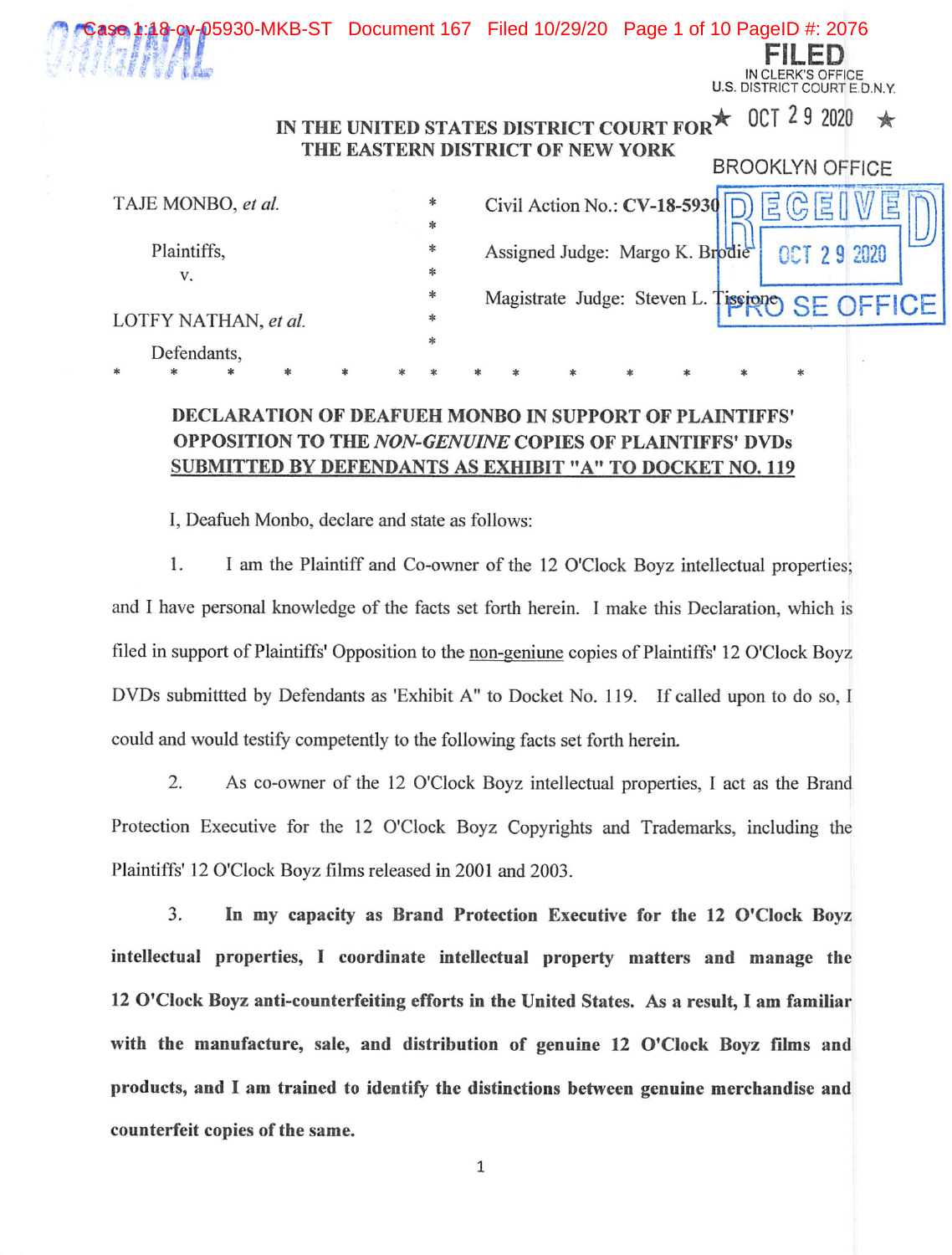4. The DVDs submitted by Defendants as "Exhibit A" to Docket No.ll9 is not a genuine and true copy of Plaintiffs' 12 O'Clock Boyz films released in 2001 and 2003. They are counterfeit versions of Plaintiffs' 12 O'Clock Boyz films.

### Non-Geniune DVD versions of Plaintiffs\* 12 O'Clock Bovz films provided by Defendants as Exhibit A to Docket 119

5. Prior to filing this Declaration, I conducted a review of the content submitted previously by the Defendants in USB format and now most recently submitted in DVDs format as "Exhibit A" to Docket No. 119, and determined that the DVDs submitted by Defendants on October 26,2020 are non-geniune, counterfeit versions of Plaintiffs' 12 O'Clock Boyz films.

6. I also observed certain product and film characteristics which are not consistent with Plaintiffs' genuine 12 O'Clock Boyz films (2001 and 2003). Additionally, I personally know that my former lawyer, Luiz Oliveira, did not give any 12 O'Clock Boyz DVDs to the Defendants. In fact, former Plaintiffs' Counsel, Luiz Olivera was terminated on April 3, 2019 and immediately ceased representing Plaintiffs. See Exhibit 1 for the Termination Notice

7. Further, in the Termination Notice to former Plaintiffs' Counsels, Luiz Olivera and Joseph J. Zito, they were asked to return the two physical 12 O'Clock Boyz DVDs along with the entire Client files back to Plaintiffs. See Exhibit 1 for the Termination Notice

8. In accordance with New York State Bar Association Committee on Professional Ethic, and the ABA Model Rule 1.16 and former counsels' ethical duty to turn over and surrender the physical 12 O'Clock Boyz DVDs and client files upon termination, former counsel returned Plaintiffs' physical 12 O'Clock Boyz DVDs back to the Plaintiffs. See Exhibit 2 for the 2019 email from former Plaintiffs' Counsel, Luiz Olivera

 $\overline{2}$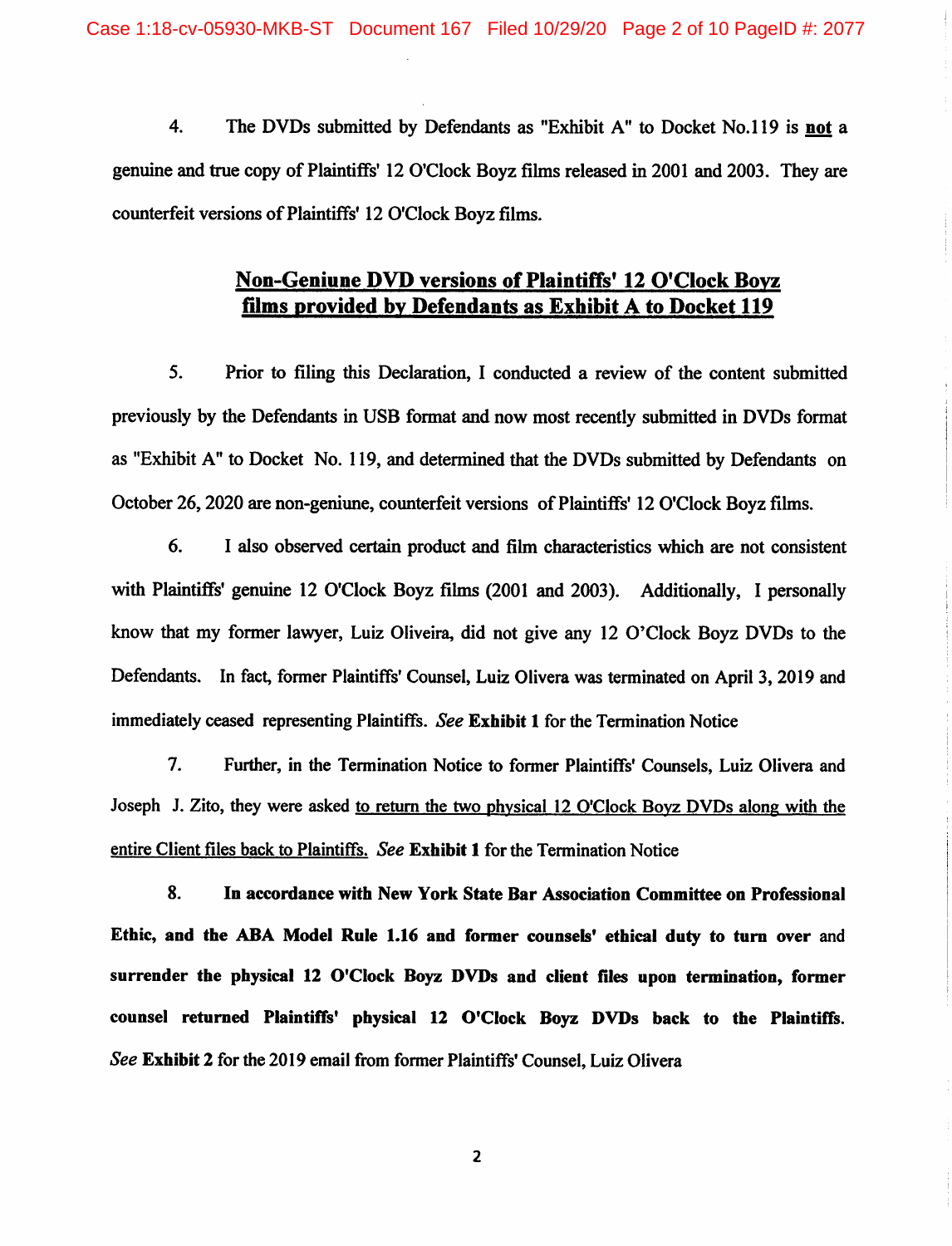9. Specifically in the 2019 email to me (Deafueh Monbo), fonner Plaintiffs' Counsel, Luiz Oliveira writes as follows:

> "The DVD was sent to you with all of your papers copies back in April, 2019 (see our email attached). It is inside the binder with all the papers copies that you received.

Thank you. Best regards, Luiz Felipe de Oliveira"

See Exhibit 2 for the 2019 email from former Plaintiffs' Counsel, Luiz Olivera

10. In view of the foregoing, I can confirm that the copies of DVDs submitted by Defendants as "Exhibit A" to Docket No. 119 are non-genuine versions of Plaintiffs' 12 O'Clock Boyz films released in 2001 and 2003.

I declare under penalty of perjury under the laws of the United States that the foregoing statements are true and correct.

Executed this 28th day of October 2020, in Baltimore, Maryland.

1 Monta

Deafueh Monbo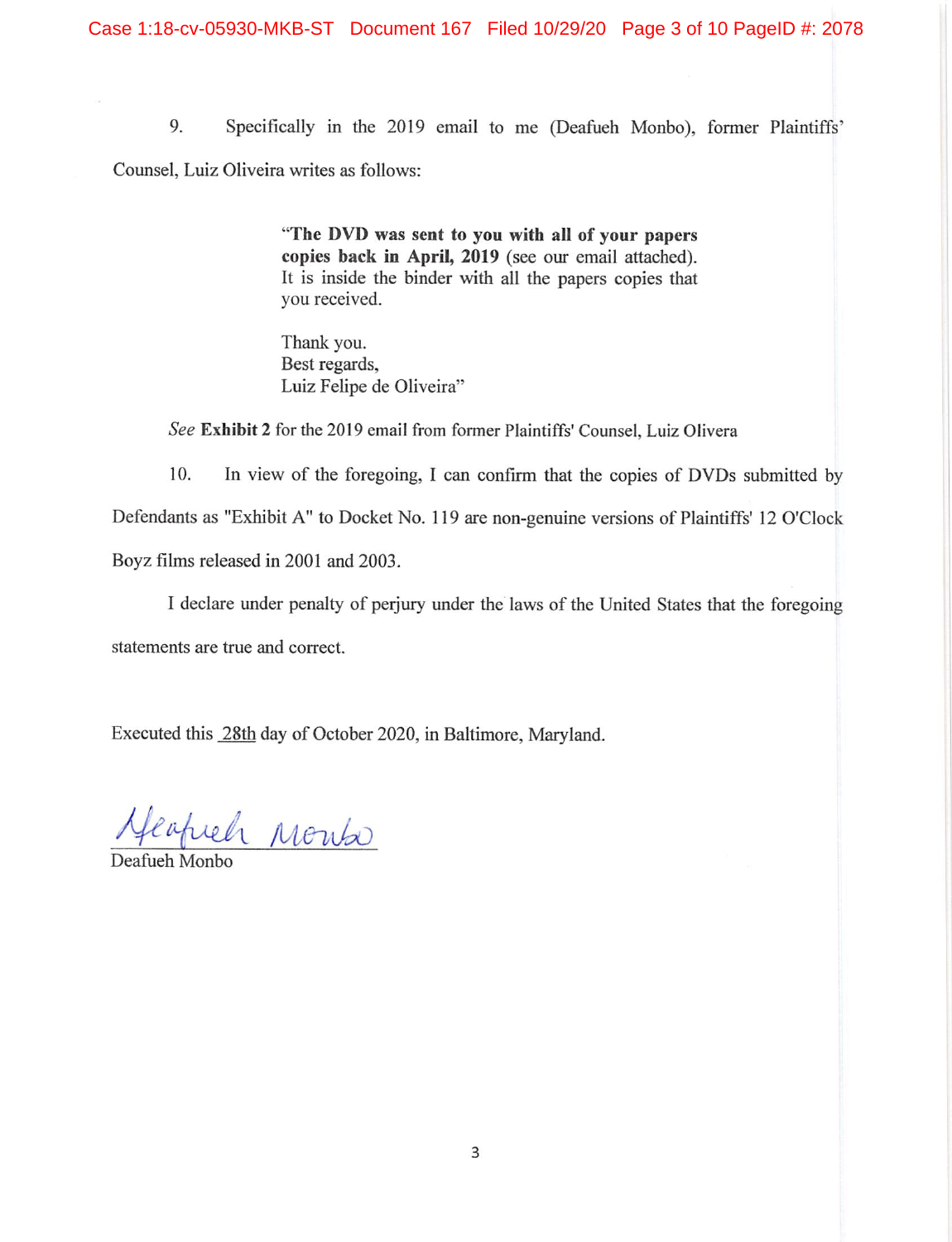Case 1:18-cv-05930-MKB-ST Document 167 Filed 10/29/20 Page 5 of 10 PageID #: 2080

## **EXHIBIT 1 EXHIBIT 1**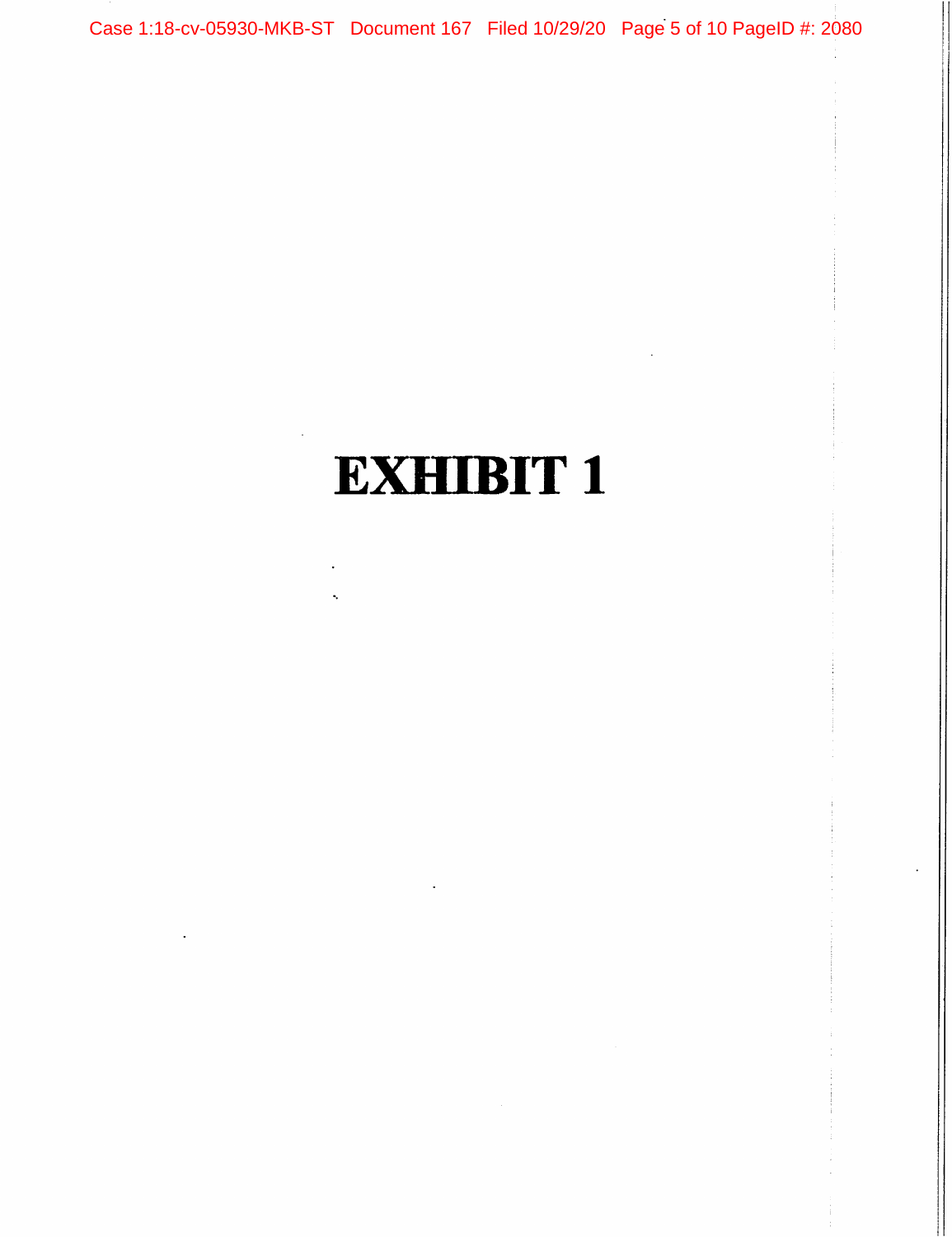Case 1:18-cv-05930-MKB-ST Document 167 Filed 10/29/20 Page 6 of 10 PageID #: 2081

Case l:18-cv-05930-MKB-ST Document 139 Filed 12/18/19 Page 21 of 43 PagelD #: 1528

## 12 o'clock boyz

The Official 12 O'Clock Boyz

<u>Via: Email and Certified Mail-Esturn Receipt Requested</u>

April 3, 2019

Joseph J. Zito DNL Zito Castellano 1250 Connecticut Avenue, NW Suite 200 Washington, DC 20036

RE: Termination Notice

Case No.: CV-18-5930 and No.: CV-17-7458

Dear Joseph Zito:

We are writing to terminate our attorney-client relationship, effective immediately upon your receint of this letter. We ask that you take no further actions on our behalf and immediately stop representing us.

As you know you tried to enter into agreements without our knowledge or authorization. As such, we must send this termination notice.

We will need to retrieve our entire file so we can assess our options going forward. We will contact to your office for this purpose, if you need more time, please contact us right away.

Please also return the two 12 O'Clock Boyz DVDs received solely for our case.

Sincerely.

 $\mathbb{E}$  Date:  $\mathbb{E}$   $\mathbb{E}$   $\mathbb{E}$   $\mathbb{E}$   $\mathbb{E}$   $\mathbb{E}$   $\mathbb{E}$   $\mathbb{E}$   $\mathbb{E}$   $\mathbb{E}$   $\mathbb{E}$   $\mathbb{E}$   $\mathbb{E}$   $\mathbb{E}$   $\mathbb{E}$   $\mathbb{E}$   $\mathbb{E}$   $\mathbb{E}$   $\mathbb{E}$   $\mathbb{E}$   $\mathbb{E}$   $\mathbb{E}$   $\mathbb{E}$ Deafueh Monbo

Date: <u>\_</u>

Taje Monbo

**All Rights Reserved**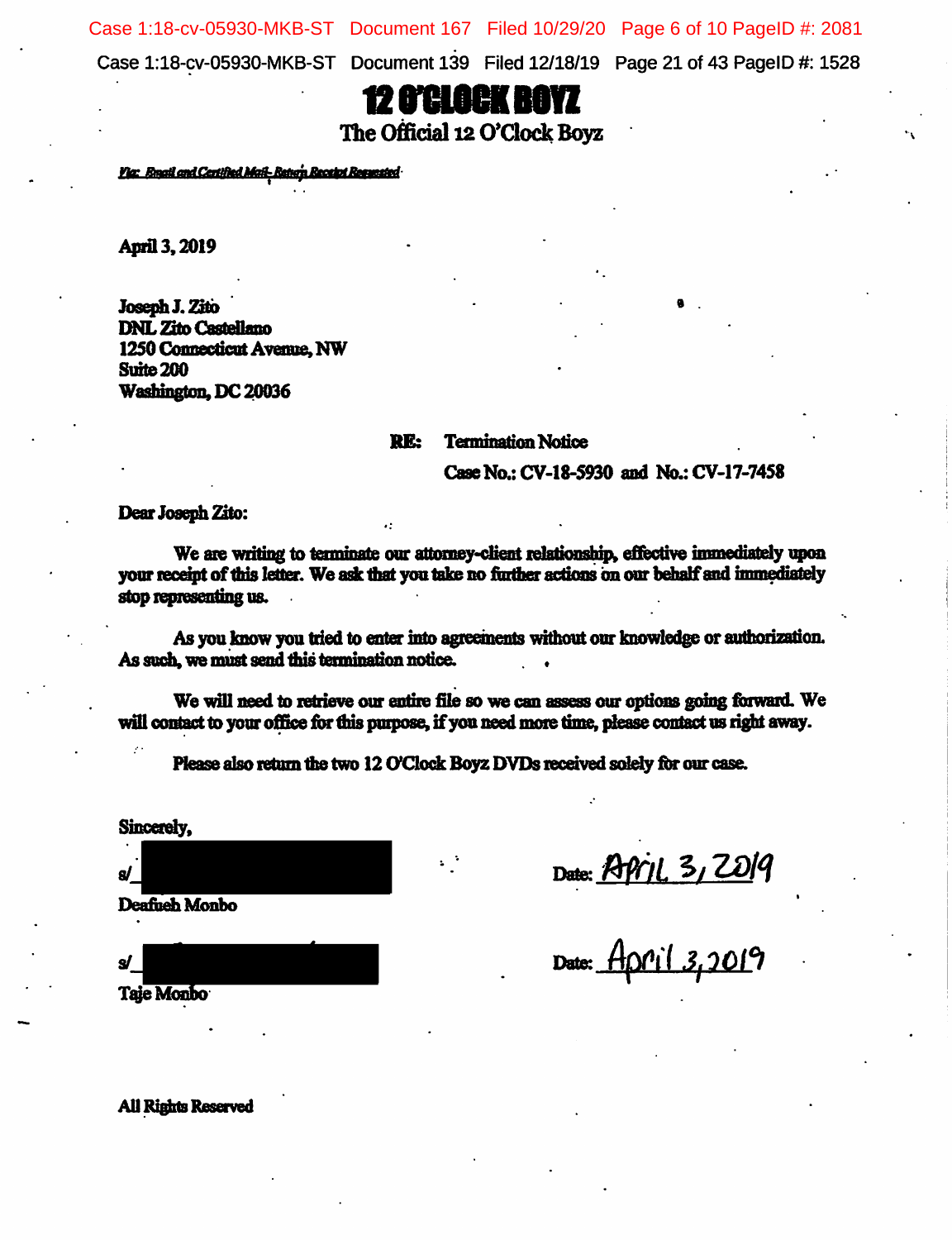Case 1:18-cv-05930-MKB-ST Document 167 Filed 10/29/20 Page 7 of 10 PageID #: 2082

# EXHIBIT 2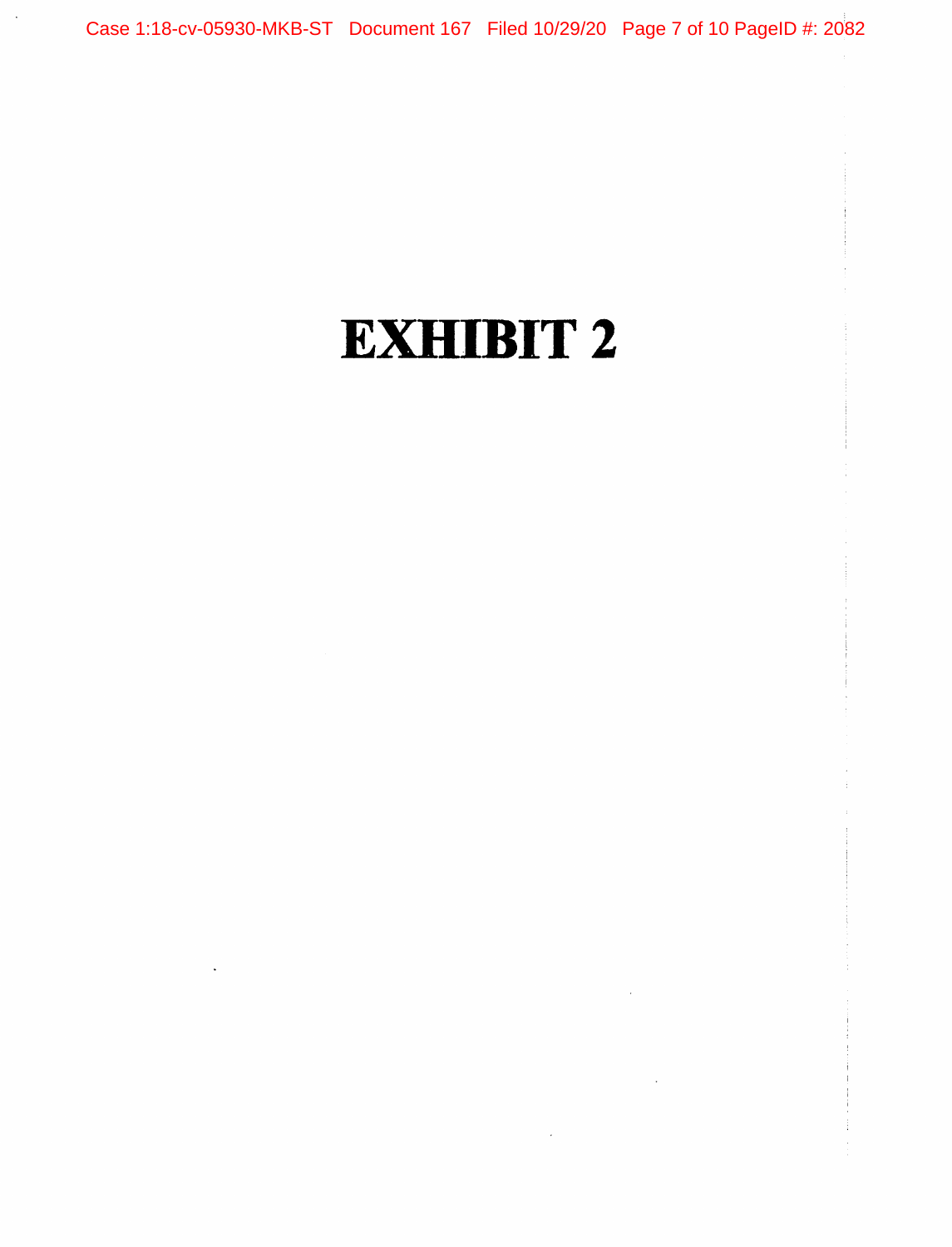Case 1:18-cv-05930-MKB-ST Document 167 Filed 10/29/20 Page 8 of 10 PageID #: 2083

Case 1:18-cv-05930-MKB-ST Document 139 Filed 12/18/19 Page 23 of 43 PageID #: 1530



## Letter Monbo\_July 2-2019 Re. DVD

Luiz Feilipe Oilveira <loilveira@dnlzito.com><br>
To: dmonbo@**dnl**ead(a), Decision Company in To: dmonbo@dnlzito.com><br>
To: dmonbo@dnl To:  $\alpha$  . The  $\alpha$  . The  $\alpha$  is  $\alpha$  is  $\alpha$  . The  $\alpha$  is  $\alpha$  is  $\alpha$  . The  $\alpha$  is  $\alpha$  is  $\alpha$  is  $\alpha$  is  $\alpha$  is  $\alpha$  is  $\alpha$  is  $\alpha$  is  $\alpha$  is  $\alpha$  is  $\alpha$  is  $\alpha$  is  $\alpha$  is  $\alpha$  is  $\alpha$  is  $\alpha$  is  $\alpha$  is  $\alpha$  Cc: "Joseph J. Zito" <jzito@dnlzito.com>

Dee,

We are in receipt of your letter dated June 27, 2019 (attached).

The DVD was sent to you with all of your papers copies back in April, 2019 (see our email attached). It is inside the binder with all the papers copies that you received.

Thank you.

Best regards,

Luiz Felipe de Oliveira